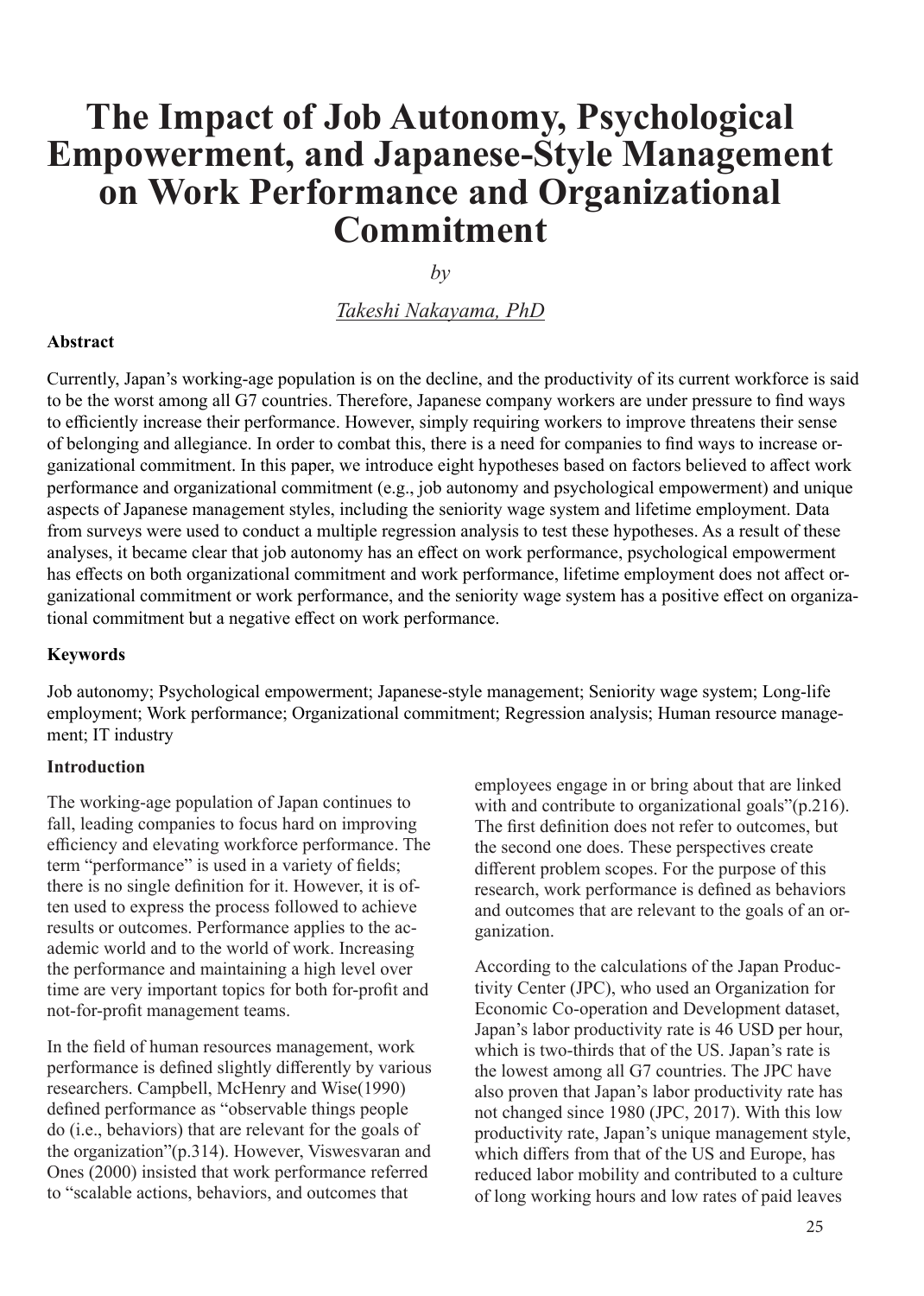(AAE Travel Pte. Ltd., 2017). This led to a lack of work–life balance and is now posing a serious problem for the Japanese society. In recent years, the need to change this situation has been discussed, leading to the Japanese government introducing "Work Style Reform" into its policy goals. With this, Japan embarked on measures to reduce the long working hours. For companies to increase value (e.g., labor productivity), work performance is most important. However, as work performance increases and productivity rises, employees' jobs will not become more relaxed, leading to harm their sense of belonging and satisfaction with their company and career. In order to solve this problem, it is essential for managers to find ways of increasing organizational commitment as they push work performance.

Since the 1970s, organizational commitment has been recognized as a key concept of organizational research. This term has been defined in several different ways (Angle & Perry, 1981; Bozlagan, Dogan &Daoudov, 2010; Gautam, Van Dick & Wagner, 2004; Porter, Steers, Mowday & Bouliant, 1974). Porter et al. (1974) defined organizational commitment as "the strength of an individual's identification with and involvement in a particular organization"(p.604). According to Salancik (1977), organizational commitment means "a state of being in which an individual becomes bound by his actions and through these actions to beliefs that sustain the activities and his own involvement"(p.62). Later, Allen & Meyer (1990) described organizational commitment as "a psychological state that binds the individual to the organization"(p.14). More recently, Cohen (2003) argued that "commitment is a force that binds an individual to a course of action of relevance to one or more targets". From these few definitions, it is clear that the concept of organizational commitment refers to unifying both the employee's and the company's goals and values (Hall, Schneider & Nygren 1970). This creates a sense of belonging and attachment that the employee needs to feel toward his/her organization.

Japanese companies must consider methods of increasing both performance and commitment within the context of the Japanese management style. This paper does so and focuses on job autonomy and organizational empowerment, using past research examples to clarify how the two are related. In this paper, we review surveys undertaken by employees in the information technology (IT) industry, because this industry is known to have longer working hours per year than the average of all other industries (19.7 extra hours per month) (MHLW, 2015). While those extra hours have decreased compared to 10 or 20 years ago, there is still room for improvement.

With software development, there is a need to design systems and develop programs suited to the customer's specifications within a designated timeframe. Experience and know-how are essential to achieving this. This drive leads IT company workers to stay at work longer and to work harder to gain essential experience and skills. Furthermore, IT companies often work for other companies, meaning that additional time must be spent in collaboration, leaving less time for actual work. The aim of this research is to identify clear ways to increase both employee performance and commitment and should contribute to solving human resources problems in the IT industry.

## **Literature Review and Hypotheses**

## *Job Autonomy*

The term "autonomy" is used in many academic disciplines. The origin of this word can be traced back to the Greek "autos," meaning self, and "nomos," meaning law or rule. This word was first used to express how the Greek city-states created and maintained their laws and autonomous governments (Agich, 2014; de Jonge, 1995; Kühler & Jelinek, 2014). In the field of politics, autonomy is said to be "the ability to participate in the making of collective decisions" (Przeworski, 2003, p.265). In psychology, according to Ryan, Deci and Vansteenkiste (2015), autonomy is defined as "self-regulation and integration in acting"(p.385). From the viewpoint of pedagogy, Little(1991) stated that "Essentially, autonomy is a capacity - for detachment, critical reflection, decision-making, and independent action"(p.4). In the area of human resources management, job autonomy is defined as "the degree to which a job provides substantial freedom, independence, and discretion to the individual for scheduling work and determining the procedures to be used in carrying it out" (Hackman & Oldham, 1975, p.162). These definitions were created on the basis of individual research fields and are, therefore, different. However, all definitions reflect the idea that autonomy is a freedom in which one is allowed to make some independent decisions.

A significant amount of prior research has shown that job or work autonomy has had a positive impact on organizational commitment (Langfred & Moye, 2004). When Sisodia and Das (2013) compared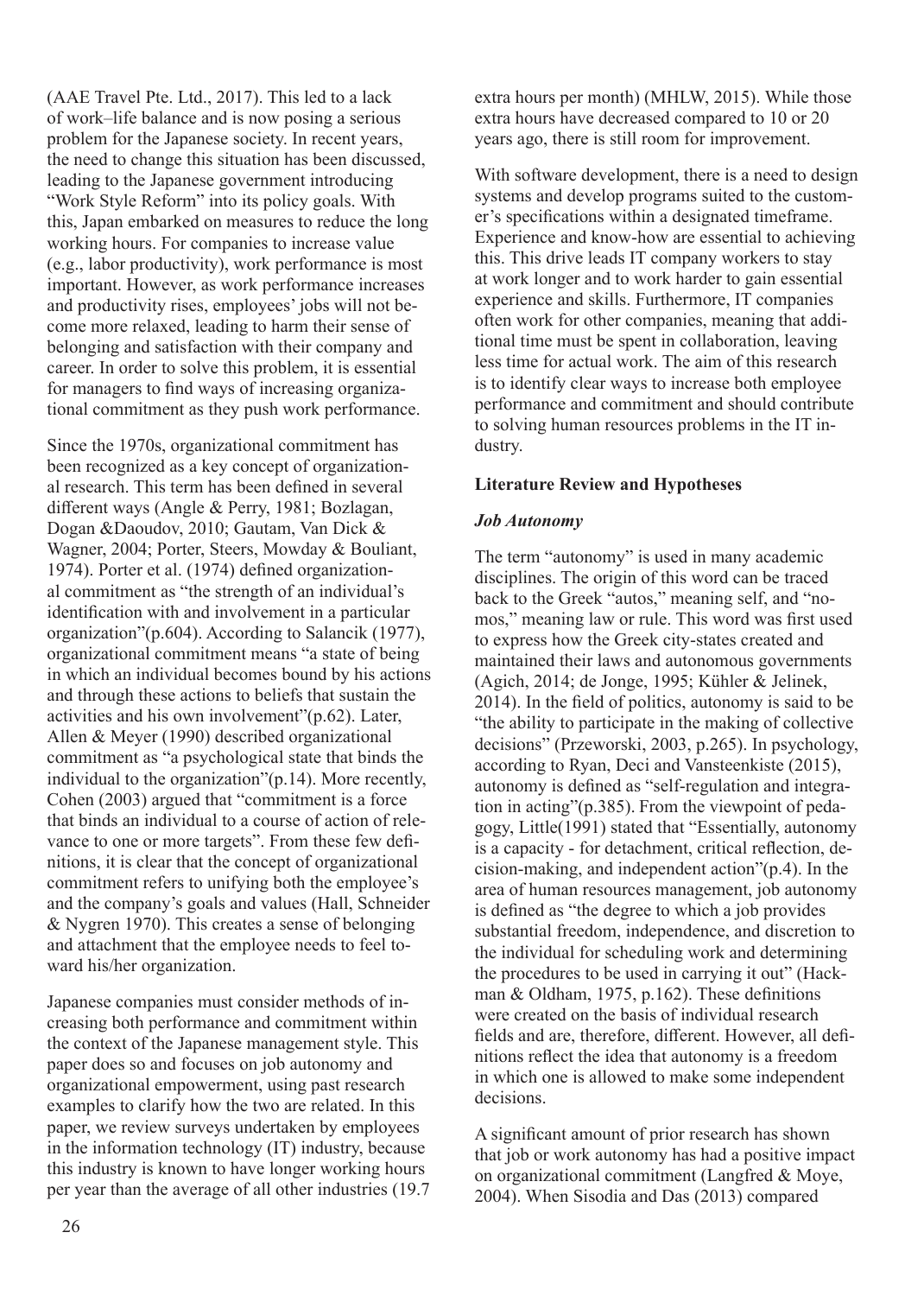the effects of organizational commitment across two groups (i.e., high and low job autonomy), they found that the high job autonomy group had higher commitment than that of the lower group. In the workplace, those who have the freedom to plan and undertake their work as they please have greater attachment to and feel a greater sense of unity within their workplace compared to those that work under strict guidance and management controls. This concern has been experienced by many business people and demonstrates a causal relationship that can be easily theoretically understood.

According to the research of Beckmann (2016), working-time autonomy can improve employees' productivity and performance. Saragih (2011) proved that, among sales people, high job autonomy was a predictor of high work performance and greater satisfaction. Leveraging the above propositions, two hypotheses can be made:

- H1. Job autonomy has a positive impact on commitment.
- H2. Job autonomy has a positive impact on performance.

## *Psychological empowerment*

The term "empowerment" has been used in various fields, such as medicine, public hygiene, welfare, social studies, and psychology, as well as in management. However, like most terms, it has many definitions. According to Brymer (1991), empowerment is "the process of decentralizing decision-making in an organization"(p.59). However, Randolph (1995) stated that "empowerment is not just giving people the power to make decisions… at its most practical level, empowerment is recognizing and releasing into the organization the power that people already have in their wealth of useful knowledge and internal motivation"(p.20). It has also been noted that differences in people and context including organizational culture and management styles, contribute to the difficulty of deciding on a general definition (Rappaport, 1984; Zimmerman, 1990). The common factors in each include the fact that empowering employees refers to allowing discretionary work behaviors and the right to make decisions independently. Focus is placed on transferring the authority from the upper management to subordinate employees (Baird & Wang, 2010).

Empowerment promotes productivity improvement by making it possible to distribute power within an

organization and to increase the work satisfaction and performance of the employees (Nykodym, Simonetti, Nielsen & Welling, 1994). Unlike non-empowered employees, those given the authority to make decisions have the opportunity to improve their decision-making skills over time. This increases the attainment of individual outcomes. By looking at past human resources management research, it is clear that psychological empowerment has a positive effect on managerial effectiveness (Spreitzer, 1995), and individual performance (Fong & Snape, 2015). Seibert, Silver and Randolph (2004) analyzed data from 301 employees (i.e., engineers) from a Fortune 100 manufacturer of high-technology goods located in the US, and they found that psychological empowerment was significantly positively related to individual performance.

It has been shown in copious research that psychological empowerment positively relates to organizational commitment ( Chen & Chen, 2008; Dee, Henkin & Duemer, 2003; Joo & Shim, 2010; Kanter, 1984). Rawat (2011) analyzed the results of surveys undertaken by 133 professionals in the service industry and found that psychological empowerment and commitment had a statistically significant relationship. Liden, Wayne and Sparrowe (2000) found that psychological empowerment effectively increased organizational commitment and work performance. Leveraging the above propositions, it is possible to make the following hypotheses:

• H3. Psychological empowerment has a positive effect on organizational commitment.

• H4. Psychological empowerment has a positive effect on work performance.

## *Japanese-style management*

**Seniority wage system.** The seniority wage system, similar to lifetime employment, comprises an important element of the Japanese management style. The seniority wage effect causes employees' pay to increase with age and company tenure (Genda & Rebick, 2000; Sugimoto, 2010). This system was widely adopted during the high economic growth period in Japan between 1955 and 1973. Then, many companies faced labor shortages, and this system was implemented to deter employees from changing companies. Additionally, employees who gain seniority at a company are likely to gain important skills and knowledge unique to their company. This was a set of traits prized by Japanese firms at the time. From the employee's perspective, this system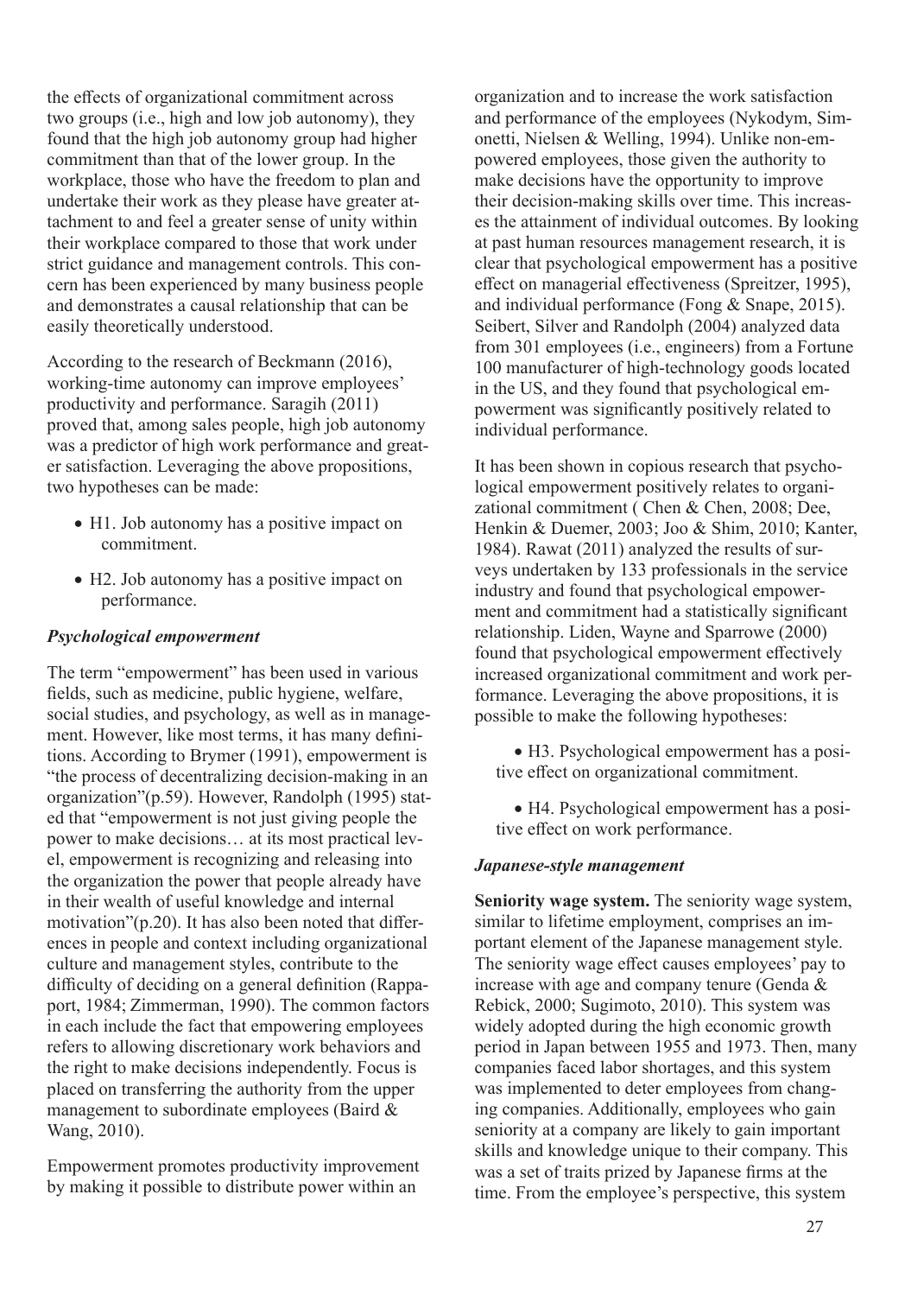resulted in guaranteed financial stability and was eagerly adopted. Owing to these facts, company work was made more appealing, labor shortages were filled, and employees' skills increased over the years (Ando, 2015; Conrad, 2010; MHLW, 2013 ).

In the 1990s, the bubble economy burst, and a long period of economic stagnation continued for 20 years. Thus, companies faced a growing need to reduce costs. As Japanese companies became more globalized, it became understood that a performance-based pay system is more logical and efficient than the seniority wage system. This led many companies to move away from those legacy systems. While this trend gained traction across the nation, concerns regarding long-term employee retention and training again arose, leading some companies to revert. According to the latest reliable survey (Small and Medium Enterprise Agency, 2009), approximately 38% of Japanese companies still use the seniority-based pay system (excluding firms of less than 20 people). It is clear that this seniority-based pay system increases employees' sense of belonging to the organization, increases long-term employee retention, and contributes to high organizational performance. Therefore, the following hypotheses can be made:

• H5. The seniority wage system has a positive impact on organizational commitment.

• H6. The seniority wage system has a positive impact on work performance.

**Lifetime employment**. Lifetime employment is defined as the practice of being allowed to work until the mandatory retirement age of 60 years, as long as one passes his/her company entrance exam after graduating from high school or university (Hamaaki, Hori, Maeda & Murata, 2010, 2011; Lincoln, 1999; Kodama, 2015; Sullivan & Peterson, 1991). Lifetime employment was first recognized as one of the three unique features of Japanese companies. The other two were seniority-based wages and promotion and an enterprise union (Abegglen, 1958). Lifetime employment is also one of the most important aspects of the Japanese management style. It first appeared in the 20th century when factories were modernizing. Due to the fact that it took time to train workers to operate new machinery, companies began offering them lifetime employment. During the rapid post– World War II growth period (i.e., 1950s to 1970s), lifetime employment became a common practice in large corporations (MHLW, 2013;Moriguchi, 2014). By receiving guaranteed employment and pay, the

employees developed a high sense of loyalty and worked hard. This relationship was accepted as beneficial by the vast majority of companies and employees at the time (Clark & Ogawa, 1996).

Lifetime employment was beneficial because it made it easy for masters of trade to mentor new hires while allowing for long-term training and the sustainment of a sense of unity within the organization. However, this system made it difficult for companies to adapt to changing economic conditions, and it stifled new ideas and creativity, creating a culture where employees became too dependent. Nonetheless, until the mid-1980s, the merits outweighed the demerits in the eyes of most Japanese company leaders (JIL, 2010).

After the economic bubble burst in 1992, Japan entered a long period of economic stagnation, and companies that had adopted lifetime employment were faced with a surplus of labor, leading to difficulty in maintaining the status quo. As a result, in the 2000s and beyond, employees started leaving their jobs before their retirement age to work for other companies. The number of people doing this in Japan is still far lower than in other countries. According to an international comparative analysis conducted by the Japanese Ministry of Health, Labour and Welfare (MHLW) (2010–2012), the percentage of male employees in Japan aged 25–54 who stayed at a single company for more than 10 years was higher than 50%. This is significantly higher than in countries like Germany, France, and Italy and is also higher than in the US, Canada, and the UK, which averaged around 30% (MHLW, 2013).

While this data proves that the number of people working for an extended period at one company remains higher in Japan compared to other countries, there are still the other 50% who changed their jobs within 10 years. Thus, a relatively large number of people changed their jobs, regardless of lifetime employment. From the above information, it became clear that lifetime employment strengthens the relationship between the employee and the organization and contributes to increasing the performance of the organization as a whole. Therefore, despite the limitations, the following hypotheses can be made:

• H7. Lifetime employment has a positive effect on organizational commitment.

• H8. Lifetime employment has a positive effect on work performance.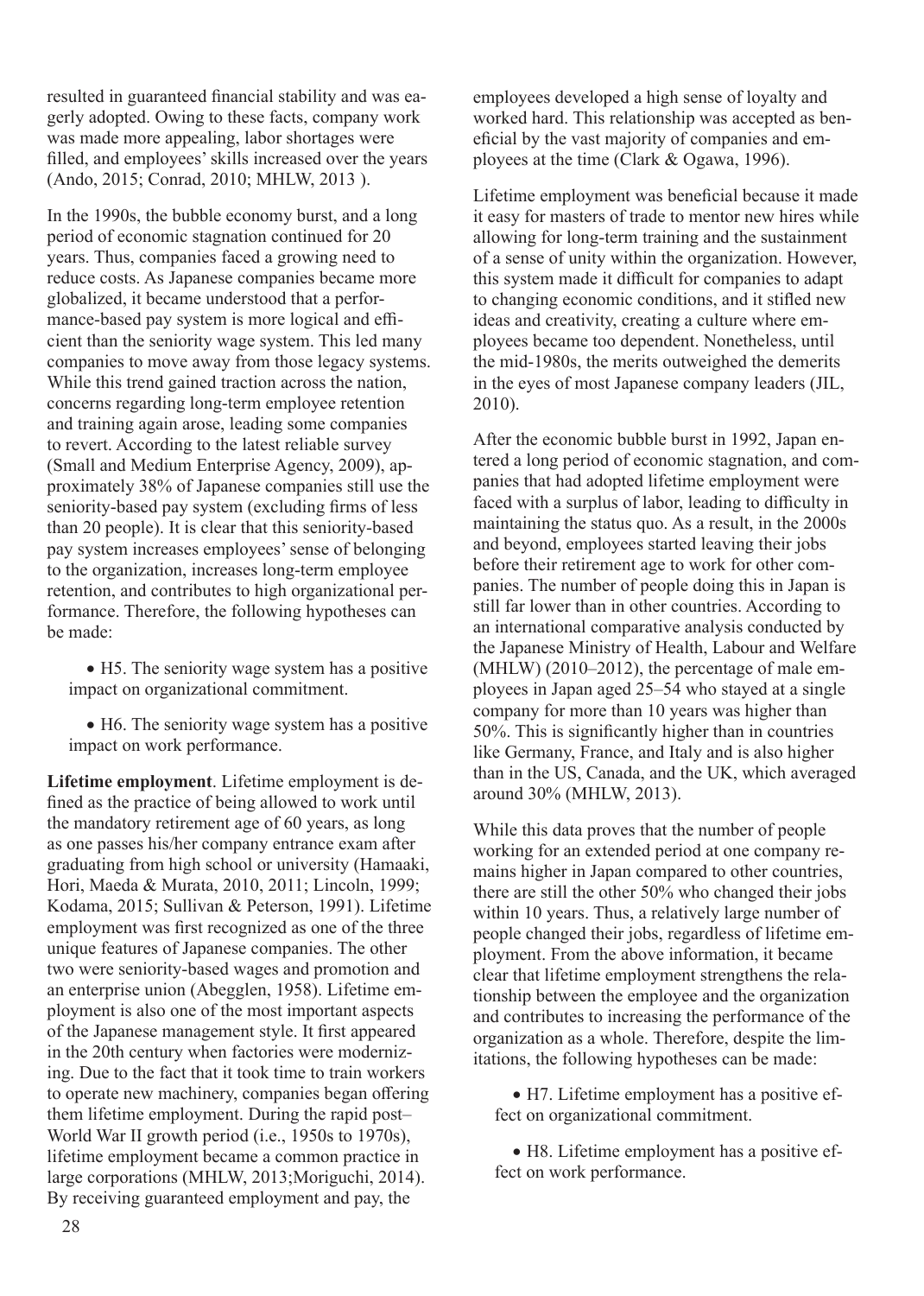Figure 1 represents a research model created using the above eight hypotheses.



*Figure 1.* Research model and hypotheses

# **Methodology**

## *Research design*

In order to test the hypotheses, a questionnaire was created and sent to respondents over the Internet. Regarding organizational commitment, work performance, job autonomy, and psychological empowerment, questions that were previously used in human resources research were used again. However, for Japanese-style management issues, new questions were created. Respondents were asked to respond on a five-point Likert scale (from 1 [strongly disagree] to 5 [strongly agree]), and the Statistical Package for the Social Sciences software v.25 (IBM Corp., Armonk, NY, USA) was used to analyze and test the hypotheses.

For work performance, six items were used, as developed by Kuvaas (2006), including "I often perform better than what can be expected of me" and "I try to work as hard as possible." For organizational commitment, questions were separated into three types, as defined by Allen and Meyer. These types are affective commitment (the emotional desire to remain in one's organization), continuous commitment (the costs of leaving the organization), and normative commitment (the sense of obligation or duty to stay) (Allen & Meyer, 1990; Meyer & Allen, 1991). Within these types, the most important was affective commitment, referred to as the essence of commitment (Đorđević, 2004; Mercurio, 2015).

Hence, four questions were selected from the affective commitment scale items (Allen & Meyer 1990). Sample items include "I would be very happy to spend the rest of my career with this organization," "I enjoy discussing my organization with outside people," and "I really feel as if this organization's problems are my own."

For job autonomy, nine items developed by Breaugh (1985, 1999) were adopted. These items include "I am allowed to decide how to go about getting my job done." For the psychological empowerment index, four items from Cyboran (2005) were used. These questions were designed to discover how much authority the respondent has at his/her job. The four items are based on the concepts of meaning, competence, self-determination, and impact. The question types include meaning ("This work I do is very important") and self-determination ("I can decide on my own how to go about doing my work").

## *The reliability of variables*

The reliability of variables was measured using Cronbach's alpha. If the value is 0.70 and above, the items are reliable (Nunnally, 1978). According to Table 1, Cronbach's alpha was higher than 0.7 for all four variables (i.e., job autonomy, psychological empowerment, organizational commitment, and work performance).

| $P$ , $\mathfrak{m}$         |                     |                                                         |       |                    |                              |
|------------------------------|---------------------|---------------------------------------------------------|-------|--------------------|------------------------------|
| Variable                     | Cronbach's<br>alpha | Cronbach's<br>alpha based<br>on standard-<br>ized items | Mean  | No.<br>of<br>items | Adapted<br>from              |
| Job autonomy                 | 0.918               | 0.919                                                   | 3.269 | 9                  | Breaugh<br>(1999)            |
| Psychological<br>empowerment | 0.768               | 0.773                                                   | 3.345 | 4                  | Cyboran<br>(2005)            |
| Job commitment               | 0.730               | 0.730                                                   | 2.969 | $\overline{4}$     | Allen and<br>Meyer<br>(1990) |
| Work performance             | 0.862               | 0.863                                                   | 3.288 | 6                  | Kuvaas<br>(2006)             |

Table 1. *Reliability Analysis Using Cronbach's Alpha.*

Therefore, the variables were considered reliable. For Japanese-style management, two questions about the seniority wage system and lifetime employment were developed by the author of this paper: "My company has a seniority-based wage system" (seniority wage system) and "At my company, I am employed for life and can work there until I retire" (lifetime employment).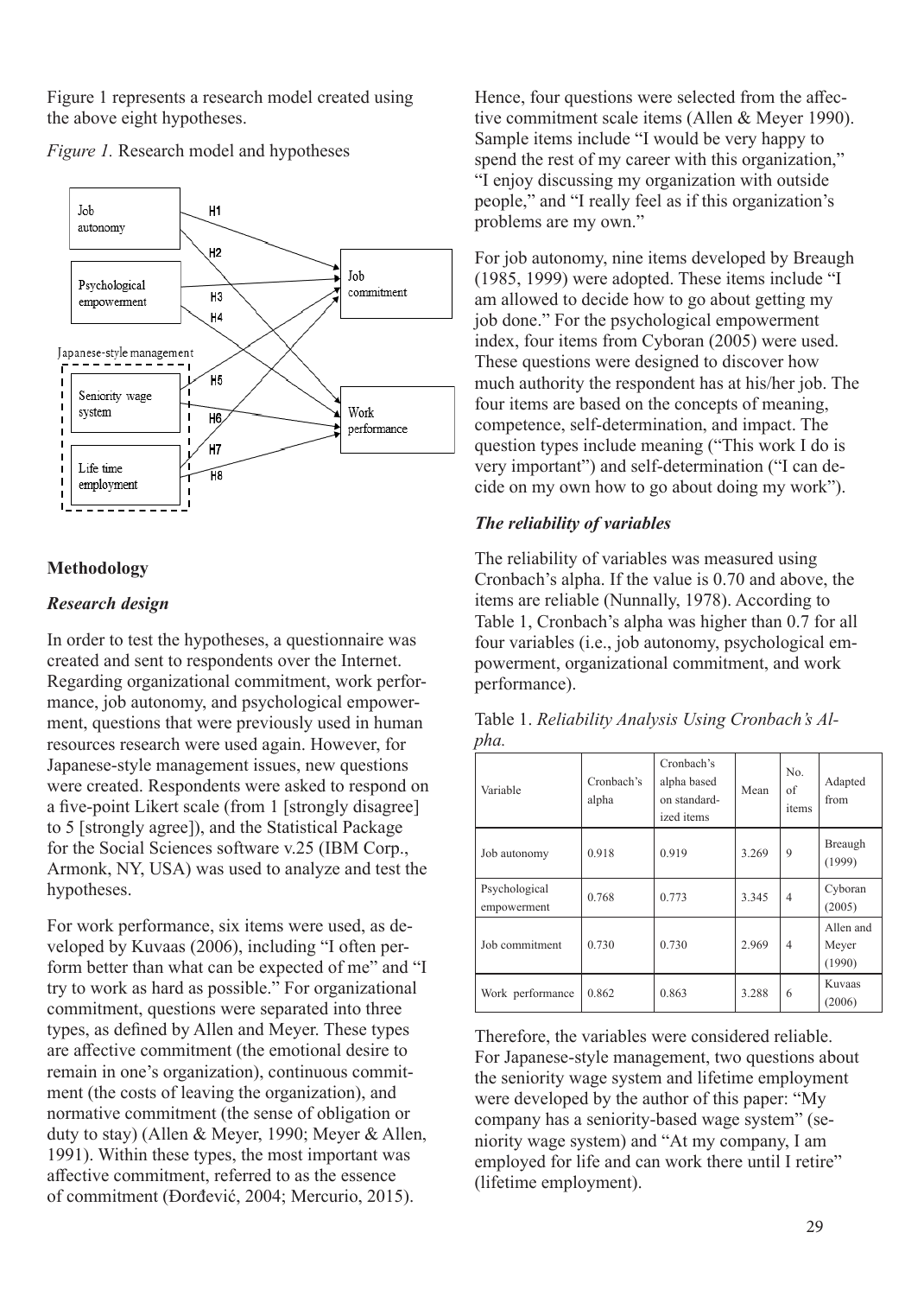# *Demographic characteristics of respondents*

The characteristics of the 171 valid responses are shown in Table 2. With regard to gender, 81.9% of the responses were from men and 18.1% were from women. Regarding company size, in accordance with the Small and Medium-sized Enterprise (SME) Basic Act, companies with 100 or more employees are referred to as large enterprises, whereas companies with 99 or fewer employees are referred to as SMEs. A large proportion of responses (62.6%) were from those working at large enterprises. Regarding the years of employment, 27.5% of the responses were from employees who have been working at their current company for less than five years. However, 18.7% reported working at their company for 16–20 years. Employees who have been working at their company for more than 16 years comprised 37.5% of the respondents.

| Table 2. Demographic Profile of the Respondents |  |
|-------------------------------------------------|--|
| $(N=171)$ .                                     |  |

| Variable            | Category<br>Ν    |     | ℅     |
|---------------------|------------------|-----|-------|
| Gender              | Male             | 140 | 81.9% |
|                     | Female           | 31  | 18.1% |
| Company size        | SME              | 64  | 37.4% |
|                     | Large enterprise | 107 | 62.6% |
| Years of employment | න                | 47  | 27.5% |
|                     | $6 - 10$         | 30  | 17.5% |
|                     | $11 - 15$        | 30  | 17.5% |
|                     | $16 - 20$        | 32  | 18.7% |
|                     | $21 - 25$        | 22  | 12.9% |
|                     | $26 - 30$        | 9   | 5.3%  |
|                     | >31              | 1   | 0.6%  |

*Note*. SME has 99 or fewer employees, whereas large enterprise has 100 employees or more according to the definition (IT industry) of the SME Basic Law in Japan.

# **Results and Discussion**

Table 3 shows the results of a multiple regression analysis, with organizational commitment as the dependent variable and job autonomy, psychological empowerment, seniority-based wage system, and

lifetime employment as the independent variables. Control variables were set as gender, company size, and years of employment. The variance inflation factor (VIF) of the independent variables and controlled variables was under 2.0, ruling out multi-collinearity issues.

From the analysis results, it is clear that the two factors (i.e., psychological empowerment, and seniority-based wage system) exerted a significant effect on organizational commitment at the 5% level. However, there was no proof that job autonomy and lifetime employment have significant effects. Thus, 35.8% of the total variance can be explained by this regression model. Therefore, it is clear that H3, and H5 are supported, but H1, and H7 are not.

| Table 3. Multiple Regression Analysis (dependent |
|--------------------------------------------------|
| variable: organizational commitment).            |

|                                | β         | t        | Sig.  | VIF   |
|--------------------------------|-----------|----------|-------|-------|
| (Constant)                     |           | 1.828    | 0.069 |       |
| Control variables              |           |          |       |       |
| Gender (female: 0,<br>male: 1) | $-0.126$  | $-1.973$ | 0.050 | 1.072 |
| Company size                   | $-0.119$  | $-1.835$ | 0.068 | 1.118 |
| Years of<br>employment         | 0.087     | 1325     | 0.187 | 1.145 |
| Independent variables          |           |          |       |       |
| Job autonomy                   | 0.115     | 1.369    | 0.173 | 1.881 |
| Psychological<br>empowerment   | 0.473     | 5.762    | 0.000 | 1.783 |
| Seniority-based<br>wage system | 0.205     | 3.136    | 0.002 | 1.134 |
| Lifetime<br>employment         | 0.093     | 1.330    | 0.185 | 1.292 |
| F                              | 14.537*** |          |       |       |
| 0.384<br>$R$ -square           |           |          |       |       |
| Adjusted R-square              |           | 0.358    |       |       |

\*\*\* $p < 0.001$ .

Table 4 shows the results of a multiple regression analysis, with work performance as the dependent variable and job autonomy, psychological empowerment, seniority-based wage system, and lifetime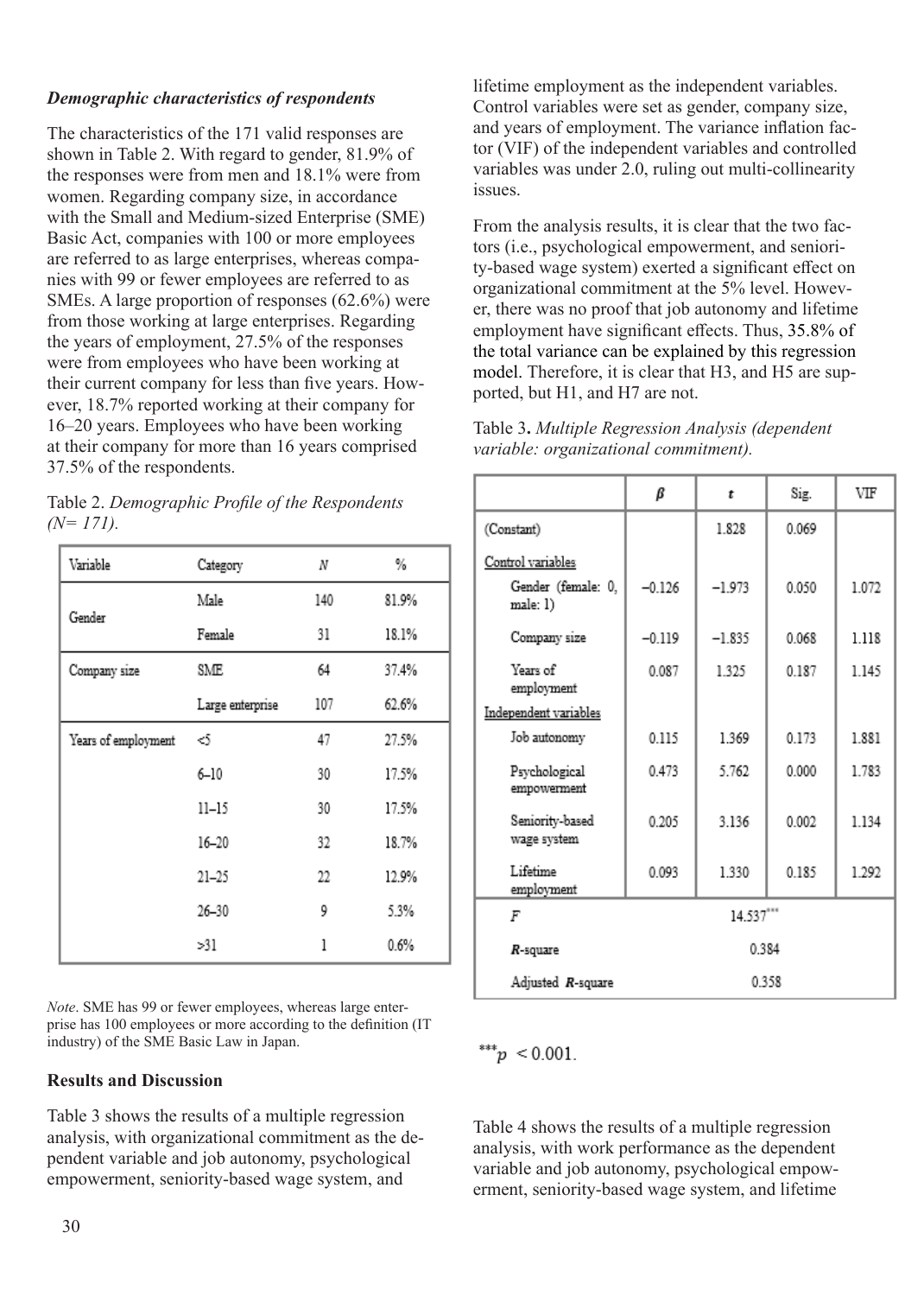employment as the independent variables. As with the previous analysis, gender, age, company size, and years of employment were the control variables. The VIF of the independent variables and controlled variables was under 2.0, ruling out multi-collinearity issues.

From the analysis results, it is clear that the independent variables (i.e., job autonomy, psychological empowerment, and the seniority-based wage system) had a significant positive effect on work performance at a level of 5%. Moreover, it was proved that the seniority-based wage system negatively affects work performance. Thus, the practice of increasing the pay according to the number of years worked manages to decrease employees' performance. Therefore, it is more effective to increase the pay according to performance, rather than according to the number of years worked. However, lifetime employment did not have a significant effect on work performance.

As the adjusted *R*-squared was 0.382, the multiple regression model explains 38.2% of the total variance in the data. From these results, it was found that H2, and H4 are supported, but H6, and H8 are not.

| Table 4. Multiple Regression Analysis (dependent |  |
|--------------------------------------------------|--|
| variable: work performance).                     |  |

|                                                     | β        | t         | Sig.  | VIF     |
|-----------------------------------------------------|----------|-----------|-------|---------|
| (Constant)                                          |          | 6.893     | 0.000 |         |
| Control variables<br>Gender (female: 0,<br>male: 1) | $-0.135$ | $-2.157$  | 0.032 | 1.072   |
| Company size                                        | 0.083    | 1.297     | 0.196 | 1.118   |
| Years of<br>employment                              | 0.047    | 0.726     | 0.469 | 1 1 4 5 |
| Independent variables<br>Job autonomy               | 0.218    | 2.631     | 0.009 | 1.881   |
| Psychological<br>empowerment                        | 0433     | 5.371     | 0.000 | 1.783   |
| Seniority-based wage<br>system                      | $-0.156$ | $-2.425$  | 0.016 | 1.134   |
| Lifetime<br>employment                              | $-0.017$ | $-0.244$  | 0.808 | 1.292   |
| F                                                   |          | 15.989*** |       |         |
| $R$ -square                                         |          | 0.407     |       |         |
| Adjusted R-square                                   |          | 0.382     |       |         |

\*\*\*p < 0.001.

**Conclusion**

Japanese companies are now facing the need not only to increase employee performance, but also to encourage greater organizational commitment. The purpose of this research was to determine the factors affecting organizational commitment and work performance in Japanese companies. Autonomy, psychological empowerment, seniority-based wage system, and lifetime employment were considered. It is clear from the study that job autonomy had a positive effect on work performance, whereas psychological empowerment had a positive effect on both organizational commitment and work performance. Additionally, the seniority-based wage system had a positive effect on organizational commitment, but it had a negative impact on work performance. This system proved useful for encouraging attachment and a sense of belonging to a company, but it did not result in increased work performance. Moreover, it was shown to have a negative effect. Finally, lifetime employment did not have a significant effect on organizational commitment or work performance.

Currently, many industries in Japan are suffering from labor shortages, especially the IT industry, which is facing a significant shortage of engineers. The concept of employees having the freedom to switch from their companies to others offering better working conditions or pay is gaining traction. The numbers of midcareer recruiters and employment agencies are also increasing. Therefore, it is apparent that employees today value performance-based pay more than lifetime employment, and the system of lifetime employment is less relevant and appealing than it was in the past. Future research and analysis should focus on employees' opinions regarding performance-based pay and job switching.

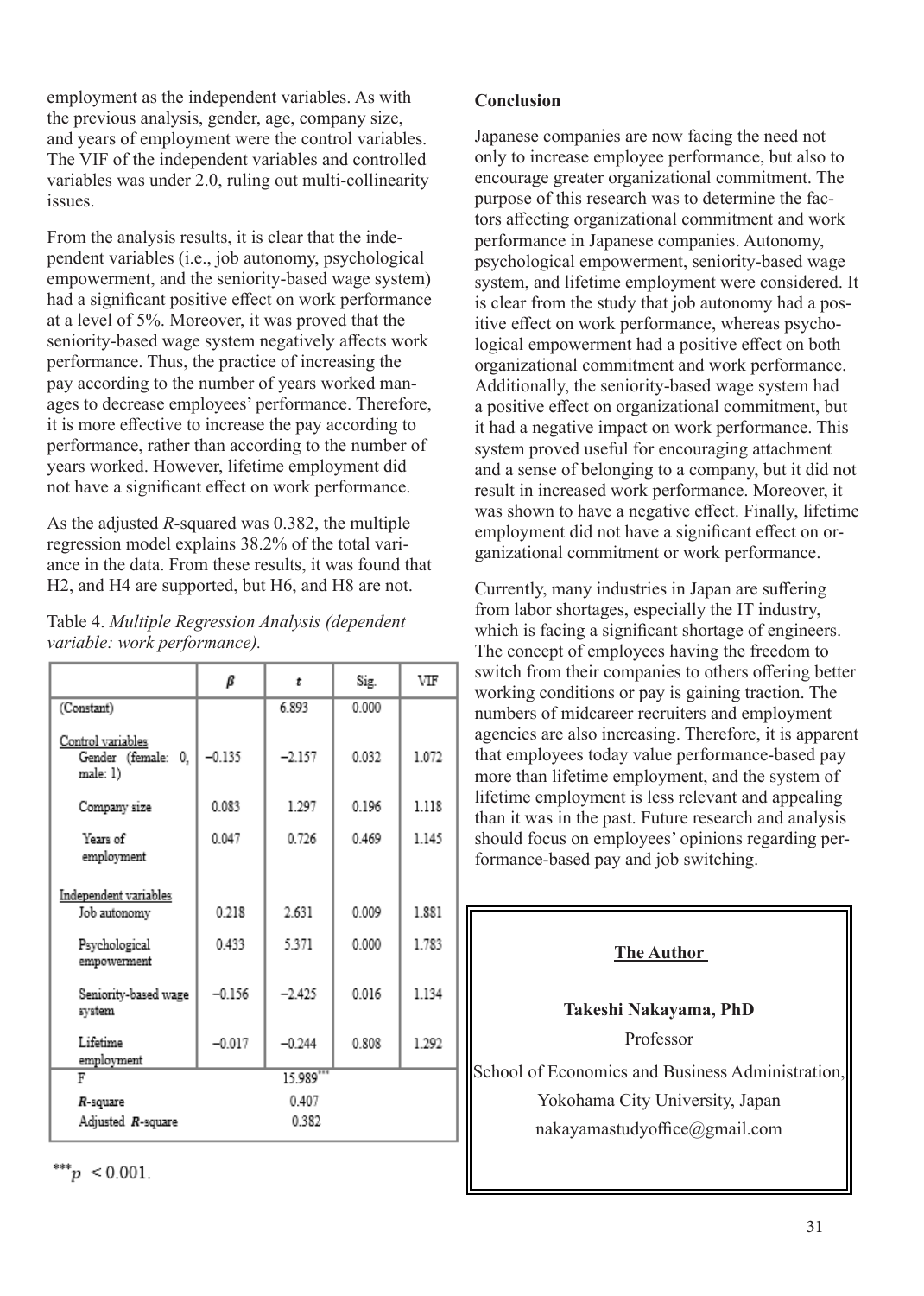## **References**

- AAE Travel Pte. Ltd. (2017). *International comparative survey on paid holiday (Yuukyuu kyuuka kokusai-hikaku tyousa)*. Retrieved from https://welove.expedia.co.jp/infographics/ holiday-deprivation2017/.
- Abegglen, J. (1958). *The Japanese factory: Aspects of its social organization*, Glencoe, IL: The Free Press.
- Agich, G. J. (1994). Key concepts: Autonomy. *Philosophy, Psychiatry and Psychology, 1,* 267- 269.
- Allen, N. J., & Meyer, J. P. (1990). The measurement and antecedents of affective, continuance and normative commitment to the organization. *Journal of Occupational Psychology, 63,* 1-18.
- Ando, M. (2015). *Textbook related to the way of work (Hatarakikata no Kyoukasyo)*. Tokyo: Chikuma Shobou.
- Angle, H. L., & Perry, J. L. (1981). An empirical assessment of organizational commitment and organizational effectiveness. *Administrative Science Quarterly, 26,* 1-13.
- Baird, K., & Wang, H. (2010). Employee empowerment: Extent of adoption and influential factors. *Personnel Review, 39,* 574-599.
- Beckmann, M. (2016). Working-time autonomy as a management practice. *IZA World of Labor, 230,* 1-10.Retrieved from https://wol.iza.org/ uploads/articles/230/pdfs/working-time-autonomy-as-management-practice.pdf
- Bozlagan, R., Dogan, M., & Daoudov, M. (2010). Organizational commitment and case study on the union of municipalities of Marmara. *Regional and Sectoral Economic Studies*, *10,* 29-57.
- Breaugh, J. A. (1985). The measurement of work autonomy. *Human Relations, 38,* 551-570.
- Breaugh, J. A. (1999). Further investigation of the work autonomy scales: Two studies. *Journal of Business and Psychology*, *13*(3), 357-373.
- Brymer, R. (1991). Empowerment: A guest-driven leadership strategy. *Cornell Hotel and Restaurant Administration Quarterly*, *32*(1), 58-68.
- Campbell, J. P., McHenry, J. J., & Wise, L. L. (1990). Modeling job performance in a population of jobs. *Personnel Psychology*, *43*(2), 313-333.
- Chen, H. F., & Chen, Y. C. (2008). The impact of work redesign and psychological empowerment on organizational commitment in a changing environment: An example from Taiwan's state-owned enterprises. *Public Personnel Management, 37*(3), 279-302.
- Clark, R. L., & Ogawa, N. (1996). Human resource policies and older workers in Japan. *The Gerontologist, 36,* 627-636.
- Cohen, A. (2003). *Multiple commitments in the workplace: An integrative approach*. Hillsdale, NJ: Lawrence Erlbaum Associates Publishers.
- Conrad, H. (2010). From seniority to performance principle: The evolution of pay practices in Japanese firms since the 1990s. *Social Science Japan Journal, 13*(1)*,* 115-135.
- Cyboran, V. L. (2005). The influence of reflection on employee psychological empowerment: Report of an exploratory workplace field study. *Performance Improvement Quarterly, 18,* 37- 49.
- de Jonge, J. (1995). *Job autonomy, well-being, and health: A study among Dutch health care workers*. Maastricht:Rijksuniversiteit Limburg. Retrieved from https://cris.maastrichtuniversity.nl/ws/files/1634893.
- Dee, J. R., Henkin, A. B., & Duemer, L. (2003). Structural antecedents and psychological correlates of teacher empowerment. *Journal of Educational Administration, 41*(3), 257-277.
- Đorđević, B. (2004). Employee commitment in times of radical organizational changes. (Facta Universitatis Series). *Economics and Organization, 2*(2)*,* 111-117.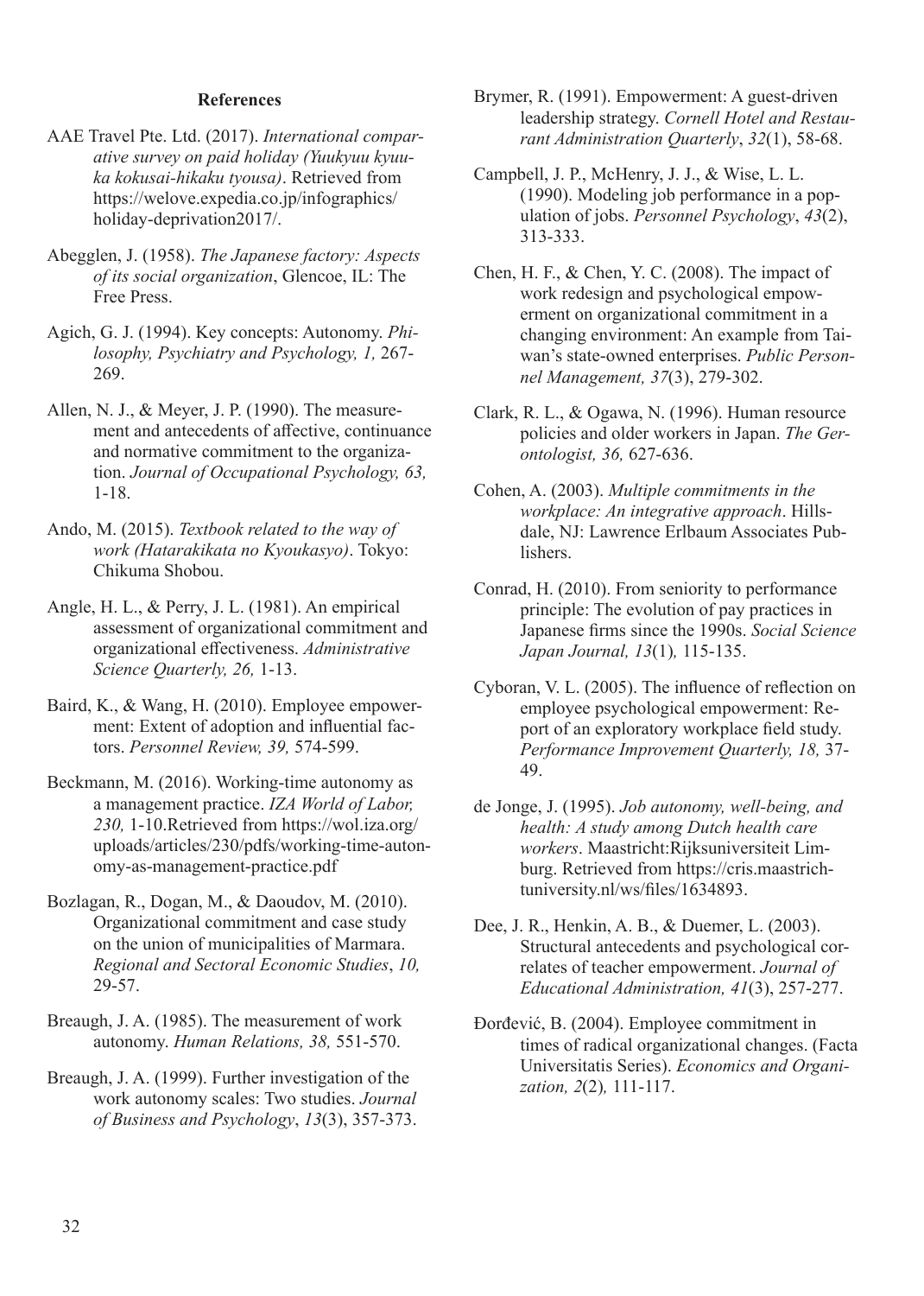- Fong, K. H., & Snape, E. (2015). Empowering leadership, psychological empowerment and employee outcomes: Testing a multi-level mediating model. *British Journal of Management, 26,* 126-138.
- Gautam, T., Van Dick, R., & Wager, U. (2004). Organizational identification and organizational commitment: Distinct aspects of two related concepts. *Asian Journal of Social Psychology, 7,* 301-315.
- Genda, Y., & Rebick, M. E.(2000). Japanese labour in the 1990s: Stability and stagnation. *Oxford Review of Economic Policy*, *16*(2), 85-102.
- Hackman, J. R., & Oldham, G. R. (1975). Development of the job diagnostic survey. *Journal of Applied Psychology, 60*(2), 159-170.
- Hall, D., Schneider, B., & Nygren, H. (1970). Personal factors in organizational identification. *Administrative Science Quarterly, 15*(2), 176- 190.
- Hamaaki, J., Hori, M., Maeda, S., & Murata, K. (2010). *Is the Japanese employment system degenerating?: Evidence from the basic survey on wage structure*. (ESRI Discussion Paper Series 232). Tokyo: Economic and Social Research Institute.
- Hamaaki J., Hori M., Maeda S., & Murata K. (2011). *Changes in the Japanese employment system in the two lost decades*. (New ESRI Working Paper, 18). Tokyo: Economic and Social Research Institute, Cabinet Office.
- JIL (2010). *Survey results on the role of employment and the future of the industry trends (Kongo no Sangyou-doukou to Koyou no Arikata ni Kansuru Tyousa Kekka)*. The Japan Institute for Labour Policy and Training. Retrieved from http://www.jil.go.jp/press/documents/20100614.pdf.
- Joo, B. K., & Shim, J. H. (2010). Psychological empowerment and organizational commitment: The moderating effect of organizational learning culture. *Human Resource Development International, 13*(4), 425-441.
- JPC (2017). *International comparison of labour productivity 2017* (Roudou- Seisansei no Kokusai Hikaku 2017). Japan Productivity Center. Retrieved from https://www.jpc-net.jp/intl\_comparison/intl\_comparison2017 pdf.
- Kanter, R.M. (1984). *The change masters*. New York: Simon & Schuster.
- Kodama, T. (2015). Elderly employment in Japan: Policy for extending working life. *DIR Research Report July, 2015,* 1-18*.* Japan: Daiwa Institute of Research.
- Kühler, M., & Jelinek, N. (Eds.) (2014). *Autonomy and the self*. Philosophical Studies Series 118. Dordrecht, Netherlands: Springer.
- Kuvaas, B. (2006). Work performance, affective commitment, and work motivation: The roles of pay administration and pay level. *Journal of Organizational Behavior, 27*(3), 365-385.
- Langfred, C. W., & Moye, N. A. (2004). Effects of task autonomy on performance: An extended model considering motivational, informational, and structural mechanisms. *Journal of Applied Psychology*, *89*(6), 934-945.
- Liden, R. C., Wayne, S. J., & Sparrowe, R. T. (2000). An examination of the mediating role of psychological empowerment on the relations between the job, interpersonal relationships, and work outcomes. *Journal of Applied Psychology, 85*(3)*,* 407-416.
- Lincoln, E. J. (1999). Job security in Japan: Is lifetime employment on the way out? *Brookings Review, 17,* 44-45.
- Little, D. (1991). *Learner autonomy. 1: Definitions, issues and problems.* Dublin: Authentik.
- Mercurio, Z. A. (2015). Affective commitment as a core essence of organizational commitment: An integrative literature. *Human Resource Development Review, 14*(4), 389-414.
- Meyer, J. P., & Allen, N. J. (1991). A three-component conceptualization of organizational commitment. *Human Resource Management Review, 1*(1), 61-89.
- MHLW. (2013). *White paper on the labour economy 2013 (Kosei Roudou Hakusho)*. Ministry of Health, Labour and Welfare (Ed.). Tokyo: Nikkei Printing Inc.